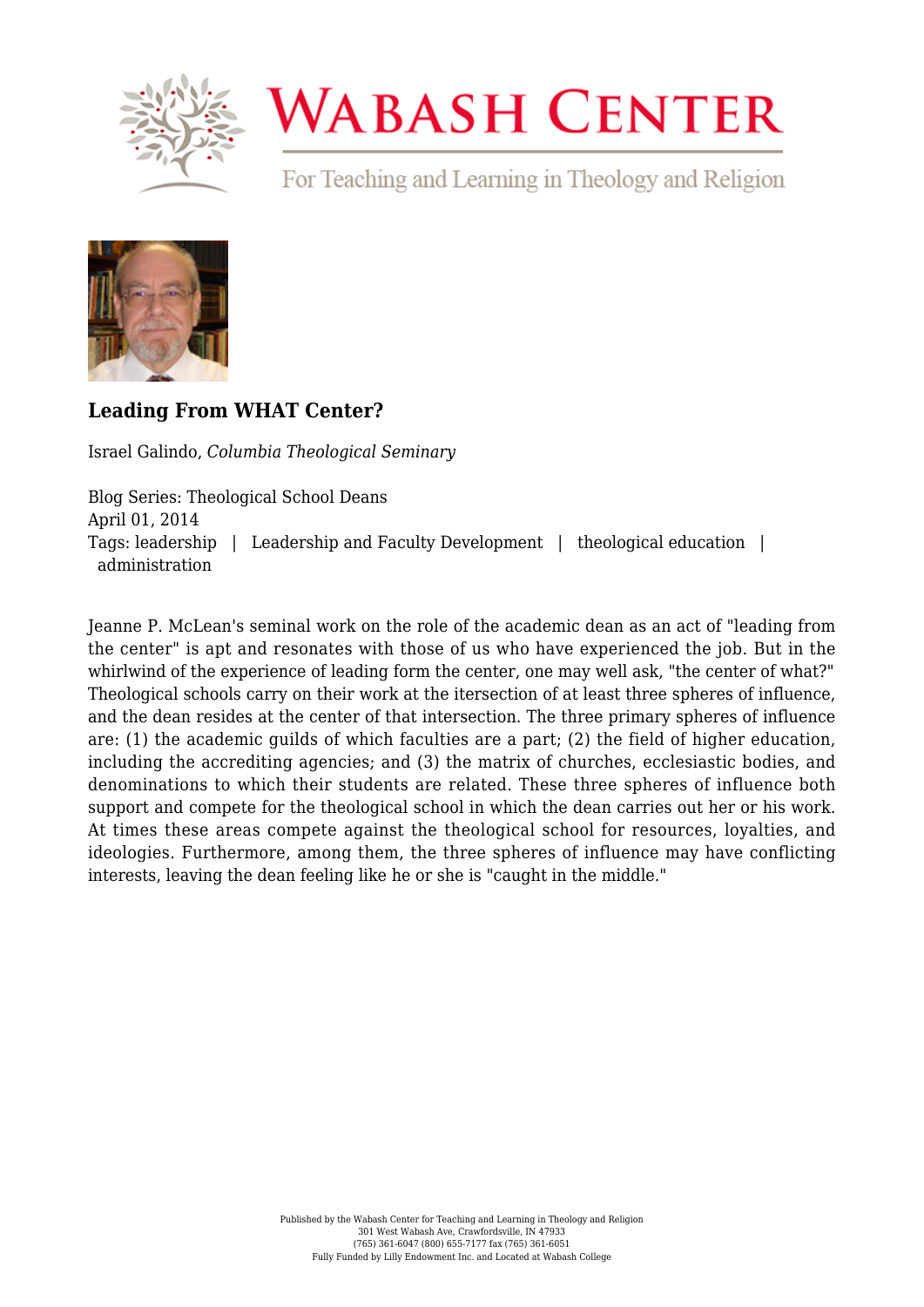

The specific context of a particular school will, to some degree, determine to what extend each sphere of influence is dominant. In some contexts the academic guild and scholarship may be overwhelmingly influential in the seminary's culture. Faculty ethos, and mission. In another the influence of the denomination and constituents may exert influence above that of scholarship, or even, of academic achievement. It may be that ministry service, practical leadership preparation, and the influence of the churches or the needs of denominations may be preeminent. Over time a dean may experience the influence of one sphere wane while another takes precedence. Certainly when re-accreditation visits loom close on the calendar, the concerns of accrediting bodies becomes the predominant focus for a school.

For seminaries, arguably, the most significant spheres of influence (depicted in the graphic within the box representing the seminary) are, in order: (1) the influence of the academic guilds through the presence and work of Faculty in the seminary culture and its influence on the curriculum; (2) the influence of the field of higher education related to institutional organization, validation, and legitimacy; and lastly, (3) the influence of the churches seminaries purportedly exist to serve. Representative players from within those fields are the direct concern of the academic dean, who must balance the stewardship of the office, and the resources of the seminary, with the demands of each.

So, the dean is at the center, but at the center of what? As McLean noted," While these spheres of responsibility are not unrelated, each has its own distinct and considerable demands. At this center where activities converge, the stresses and frustrations, the challenges and possibilities of the deanship reside."(1)

#### **FRUSTRATIONS**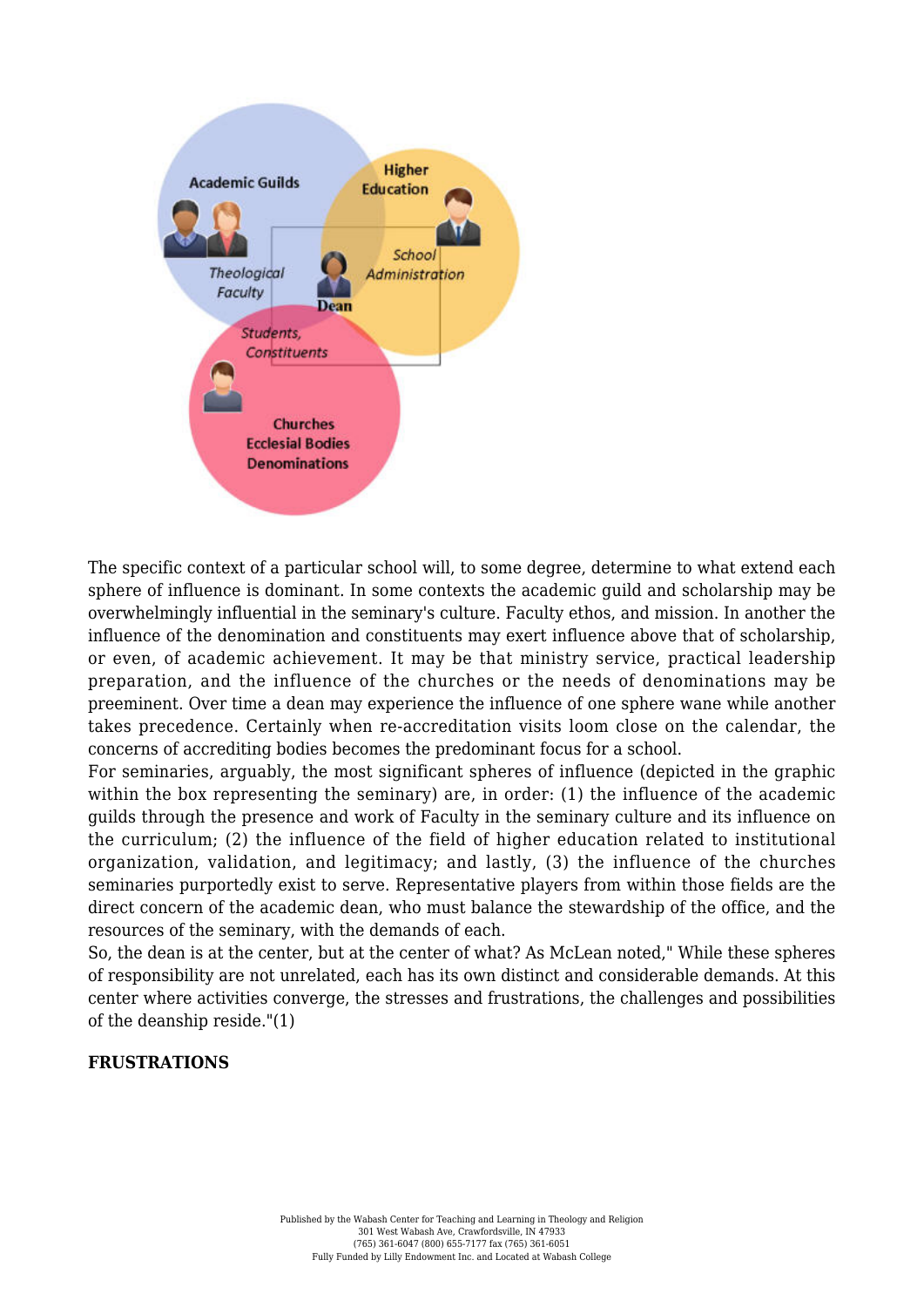Within this framework, deans can face multiple frustrations:

- The demands of Faculty to give preeminence and make accommodations for personal pursuits of scholarly activities (sabbaticals, time away from teaching in the classroom, etc.)
- The demands of the administration to keep the school viable and work with limited resources.
- The demands of religious leaders for accountability, or for accommodation of perceived or actual needs of churches
- The demands of religious leaders to highlight and address certain issues (social, doctrinal, theological, political, etc.)
- The demands of students to accommodate, well, just about anything.
- The demands of religious bodies to produce seminarians fully prepared for the complexities of ministry.
- The demands of accrediting bodies to demonstrate compliance on multiple concerns, many of which consume resources that may rob the institution from focusing on its primary mission.

## **CHALLENGES**

Given the reality of leading from the center, and being in a position of needing to address all spheres of influence to some extent, deans face certain challenges few in the organization do.

- Holding to the integrity of the work of the school given the competing voices and concerns that influence the system.
- Appreciating the perspectives and speaking the language of the constituents from the three fields of influence.
- Interpreting the significance and valid concerns of each field to the constituents of the others.
- Interpreting the work of the school to constituents in each sphere with transparency and integrity.
- Navigating the cloudy intersections the fields create in the space the dean resides.
- Presiding as chief academic officer working to ensure students are prepared for the work of ministry, in a context that is better designed to prepare academics and students to be, well, academics and students.

Deans do lead from the center, as Jeanne McLean rightly described. It is important for deans, however, to once in a while take stock of where they are situated and ask themselves the question, "From the center of what?"

## **Questions:**